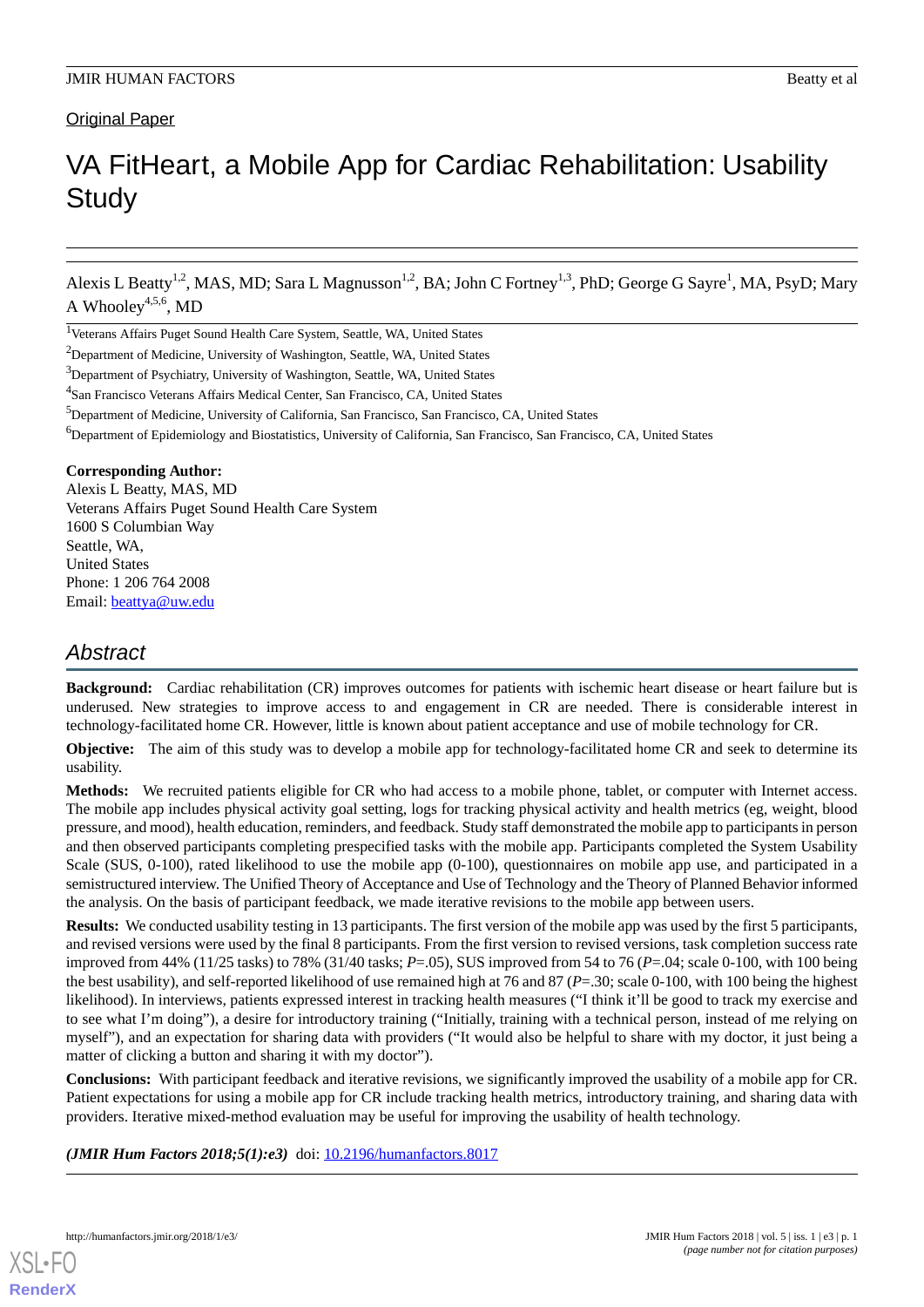#### **KEYWORDS**

cardiac rehabilitation; mobile applications; exercise therapy; exercise; rehabilitation research; telemedicine; habits; qualitative research

# *Introduction*

Cardiac rehabilitation (CR) is an evidence-based program of exercise training, risk factor management, education, and counseling that improves outcomes for patients with heart disease [[1-](#page-7-0)[4](#page-7-1)]. However, CR is dramatically underused, with less than 20% of eligible patients participating [[5](#page-7-2)[-7](#page-7-3)] *.* Many barriers limit participation, including expectations for attending facility-based supervised exercise sessions three times per week for 12 weeks, transportation difficulties, competing demands related to work or family, lack of social support, and cost [[8-](#page-8-0)[10\]](#page-8-1). Home-based CR programs are similar in efficacy and safety to facility-based programs but have not been widely adopted in the United States [[11,](#page-8-2)[12](#page-8-3)]. New strategies are needed to promote participation in home-based CR [[13](#page-8-4)[,14](#page-8-5)].

Technology has the potential to facilitate health interventions and motivate patients to improve health behaviors, including for the secondary prevention of cardiovascular disease [\[15](#page-8-6)-[19\]](#page-8-7). It is known that interventions with a theoretical basis are more effective [\[20](#page-8-8)], but most technology solutions have not been created around evidence-based practices or health behavior theory [\[18](#page-8-9),[21-](#page-8-10)[23](#page-8-11)]. The Theory of Planned Behavior (TPB) [\[24](#page-8-12)] has been successfully applied to CR in both facility- and home-based settings [[25,](#page-8-13)[26](#page-8-14)]. The TPB states that the most important determinant of behavior is the intention to perform the behavior. Behavioral intention is influenced by constructs of attitudes, subjective norms, and perceived behavioral control. An extension of the TPB has been developed to explain behavior specific to technology use, called the Unified Theory of Acceptance and Use of Technology (UTAUT) [\[27](#page-8-15)] and its extension for consumer use of technology (UTAUT2) [\[28](#page-8-16)]. This theory contends that constructs of performance expectancy, effort expectancy, social influence, facilitating conditions, hedonic motivation, price value, and habit influence behavioral intention, which is the strongest predictor of technology use.

Using the TPB and UTAUT2, we developed a theory-based mobile app for technology-facilitated home CR. We tested the mobile app in patients eligible for CR, obtained feedback, and iteratively made revisions to the mobile app to improve its usability. Additionally, we interviewed participants about physical activity, CR, and mobile app use to better understand how to implement technology-facilitated home CR. The aims of this study were to determine the usability of the VA FitHeart mobile app and to analyze factors contributing to its use.

# *Methods*

#### **Overview**

We conducted an observational study of Veteran use of a mobile Web app, VA FitHeart. The mobile app was designed to be used as a tool for home CR and includes physical activity goal setting, logs for physical activity and health measures (eg, blood pressure, pulse, weight, glucose, cholesterol, and mood), health

education, reminders, and feedback ([Figure 1\)](#page-2-0). The mobile app was developed by the Department of Veterans Affairs (VA), and testing was conducted on versions of the mobile app hosted on preproduction testing servers. VA FitHeart was designed with input from subject matter experts (including the authors), patients eligible for CR, user experience designers, and mobile app developers. VA FitHeart underwent iterative revision based on review from VA mobile compliance bodies, including human factors, section 508 compliance, patient safety, data and terminology standardization, branding, and data security. During the course of this study, VA FitHeart underwent iterative user interface revisions based on participant feedback on usability. Because the app was hosted in a testing environment, there were occasional server downtimes when the app was not accessible for testing.

#### **Participants**

Veterans attending the outpatient cardiology clinic at the VA Puget Sound Health Care System in Seattle, WA were screened for enrollment in the study. Eligibility criteria included the ability to speak English, age  $\geq 21$ , and eligibility for CR, defined as myocardial infarction, percutaneous coronary intervention, or cardiac surgery in the past year or having chronic stable angina or heart failure. Participants were excluded if they were not eligible for CR. Participants meeting inclusion criteria were asked to participate in additional screening to participate in a study about a mobile app for CR. Participants were excluded if they did not have access to a mobile phone, tablet, or computer with Internet access. This study was reviewed and approved by the institutional review board at the VA Puget Sound Health Care System. All participants provided written, informed consent.

#### **Usability Testing**

Study staff demonstrated the mobile app to participants in person and asked participants to complete prespecified tasks with the mobile app while study staff observed the participants. Tasks demonstrated by study staff included setting a physical activity goal, making a physical activity entry, viewing a fitness graph, making a weight entry, and viewing an educational module. After the conclusion of the demonstration, participants were asked to complete the demonstrated tasks independently. Study staff recorded task completion success if the participant was able to successfully complete the task.

#### **Questionnaires**

Following testing, participants completed questionnaires using REDCap electronic data capture tools hosted at the VA [[29\]](#page-8-17), including rating their likelihood to use the mobile app from 0 (low) to 100 (high). Participants completed the System Usability Scale (SUS) [[30\]](#page-9-0), with scoring from 0 to 100, with ratings of greater than 70 generally considered to demonstrate acceptable usability [\[31](#page-9-1)]. In addition, participants rated factors influencing mobile app use related to constructs from UTAUT2, including performance expectancy, social influence, facilitating conditions,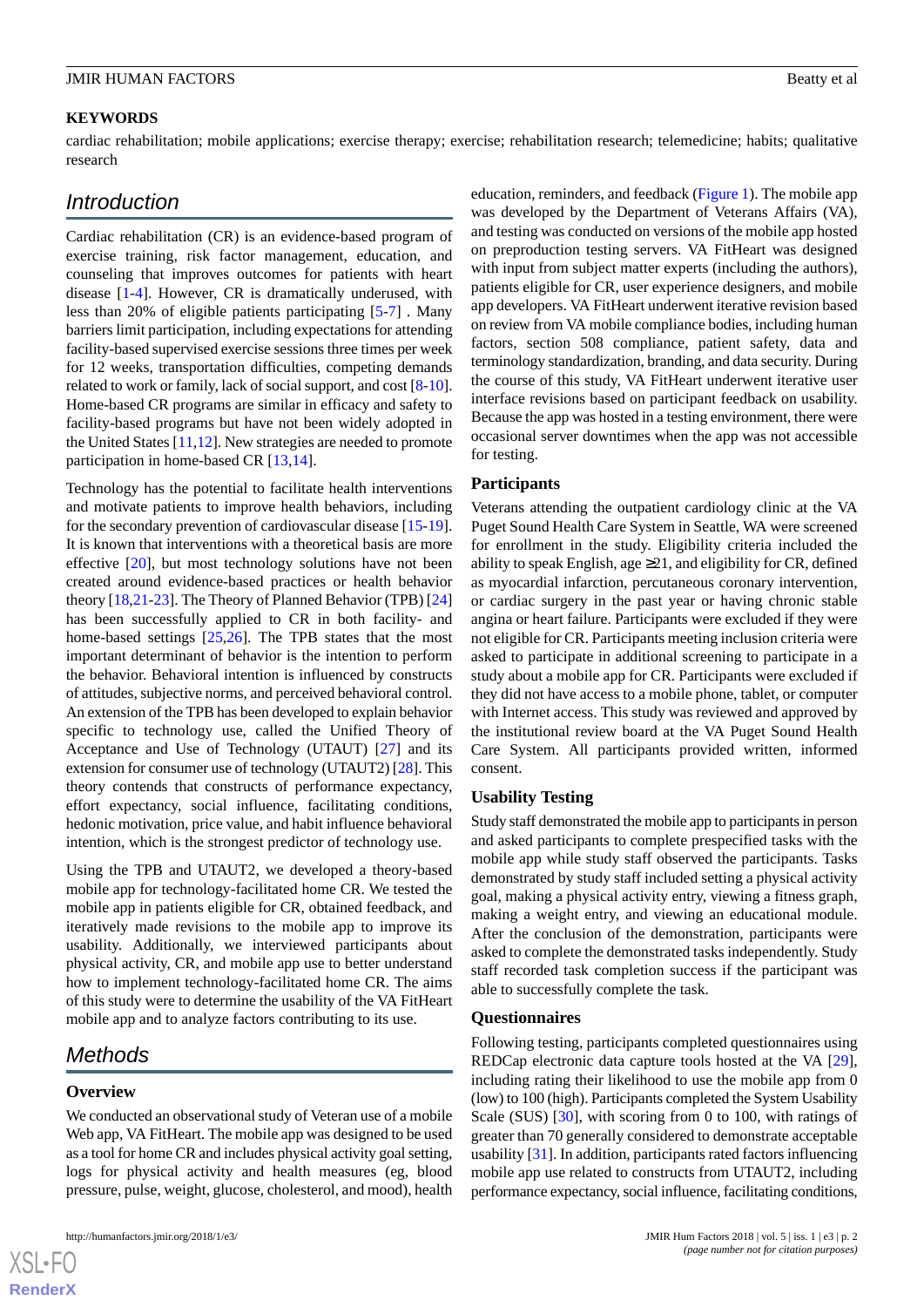before usability testing, asking specific questions about the functionality of the mobile app. All interviews took place in person at the VA Puget Sound Health Care System in Seattle, WA in a private office. Both interviews had semistructured interview guides that included open-ended questions and prompts for elicitation of additional detail [\(Multimedia](#page-7-5) [Appendix 2\)](#page-7-5). Interviews were conducted by two trained study staff members, audiorecorded, and transcribed word for word.

habit, hedonic motivation, price value, and behavioral intention (scale 0-100; [Multimedia Appendix 1](#page-7-4)) [\[28](#page-8-16)]. Effort expectancy was operationalized as response to the SUS.

#### **Interviews**

We conducted two separate semistructured interviews with Veterans enrolled in the study. The first interview was conducted before usability testing and was centered on physical activity and the use of technology. The second interview was conducted

<span id="page-2-0"></span>**Figure 1.** Screenshots of VA FitHeart, a mobile app for cardiac rehabilitation.

**Goal Setting** Logs VA FitHeart  $\equiv$ VA FitHeart Ξ **Fitness Activity** Health O Add an Activity 114/76 mmHg B 65 bpm ruse<br>Today Weekly Activity Goals Weight<br>02/13/2017 150.0 $ms$ Status: 02/22/2017 - 02/28/2017 (7 days Ö ng Glucose<br>Today  $\bullet$ 00  $110$  mg/d â  $164$  mg/dl Cholester<br>Today Ø Mood<br>02/13/2017  $10/10$  $\odot$ ∢  $\blacktriangleright$ 30<br>inutes 120 left<br>Goal: 150 minutes ⊙ Select Dates <sup>P</sup> Set Goals Options Date Er 02/22/2017 01:42 PM Walking  $\Box$ **Health Education Reminders** VA FitHeart VA FitHeart  $\equiv$  $\equiv$ Fitness **Fitness Activity** Notification Settings  $\overline{\left\langle \right.}$  Go Back Safety First Cancel Save Exercise is safe and benefits most people.<br>Talk with your health provider if you want to<br>know if a certian type of exercise is safe for required field **A** Notification you Status.<br><sup>©</sup> On  $\circ$  or Start Date: **Be Active** 02/22/2017  $\blacksquare$ Cardiac Rehab Wednesday Notify Me <sup>How-To</sup> Daily Y Notificati Rate Intensity 05:00 PM ø O Add Time Examples \* Notificati<br>⊠ In-App on De **Benefits**  $\square$  Emai  $\Box$  $\Box$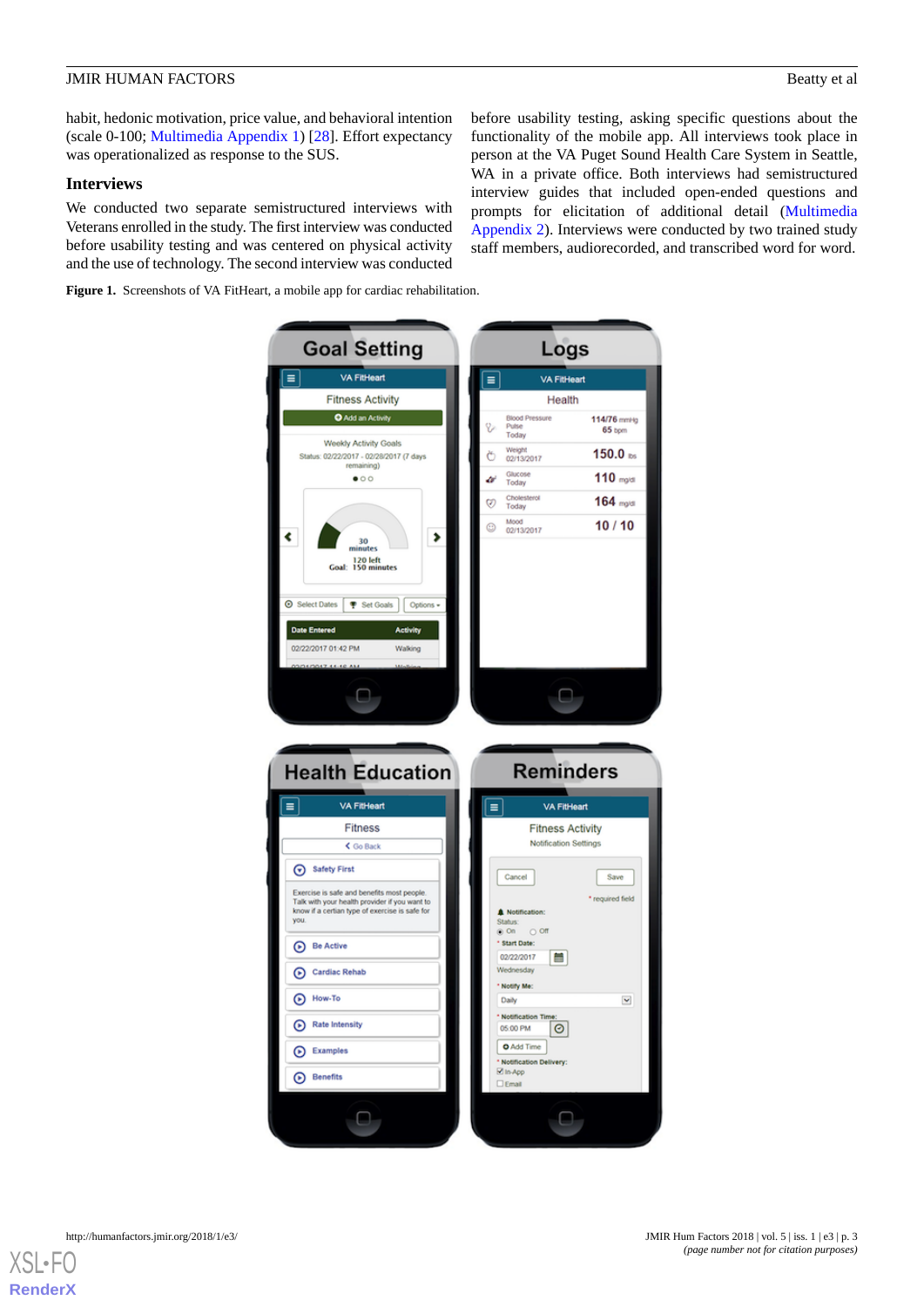# **Analysis**

Descriptive statistics of range and mean were used for quantitative questionnaire responses. To compare responses before and after, we performed a two-tailed *t* test. Qualitative interviews were transcribed and coded using Atlas.ti (Atlas.ti GmbH) version 7.2. Two researchers (ALB and SLM) coded interviews; we performed inductive and deductive content analysis [\[32](#page-9-2)]. We used a priori categories from the constructs of the UTAUT for consumer applications (performance expectancy, effort expectancy, social influence, facilitating conditions, habit, hedonic motivation, and price value) and the TPB (attitudes, subjective norms, and perceived behavioral control). In addition, we generated additional codes that emerged naturally based on participant responses. Both researchers wrote analytic memos to document observations and participated in intermittent meetings to discuss emergent themes, add or collapse codes, and reach consensus on coding disagreements. The research team conducted a thematic analysis to assess patterns of experiences and opinions across themes and reached agreement of interpretation. Analysis was conducted concurrently with participant enrollment. We continued enrollment of new participants until we had achieved acceptable usability and stakeholders believed that sufficient data had been collected to make the decision to not make additional revisions. The results of the study are reported in accordance with the Consolidated Standards of Reporting Trials of Electronic and Mobile HEalth Applications and onLine TeleHealth checklist [[33\]](#page-9-3).

# *Results*

# **Participant Characteristics**

From January 27, 2016 to October 24, 2016, we enrolled 15 participants in usability testing ([Multimedia Appendix 3\)](#page-7-6). Participants ranged in age from 43 to 75 years (mean 63 years). There were 14 males and 1 female, and 13 participants identified race as white (87%). Primary diagnoses included coronary artery bypass surgery (2/15, 13%), percutaneous coronary intervention (3/15, 20%), chronic stable angina (5/15, 33%), and stable heart failure (6/15, 40%).

# **Usability Testing**

The first version of the mobile app was used by the first 5 participants, and revised versions were used by 8 participants. Two participants were unable to complete testing because of technical difficulties with accessing the servers in the preproduction testing environment during server downtimes. From the first version to revised versions, task completion success rate improved from 44% (11/25 tasks) to 78% (31/40 tasks;  $P = .05$ ), SUS improved from 54 to 76 ( $P = .04$ ; scale 0 to 100, with 100 being the best usability), and rated likelihood of using the mobile app remained high at 76 and 87 (*P*=.30; scale 0 to 100, with 100 being the highest likelihood; [Figure 2](#page-3-0)). We found that revised versions of the mobile app significantly improved constructs from UTAUT2, including effort expectancy, habit, and hedonic motivation [\(Figure 3](#page-4-0)).

<span id="page-3-0"></span>Figure 2. Task completion success and patient-reported usability and likelihood of using the mobile app on initial and revised versions of the mobile app. Task completion success was the percentage of tasks successfully completed. Usability was score on the System Usability Scale (scale 0-100, with 100 being the best usability). Likely to use app was self-rated likelihood of use (scale 0-100, with 100 being the highest likelihood). *P* values represent comparisons between the initial version and revised versions.



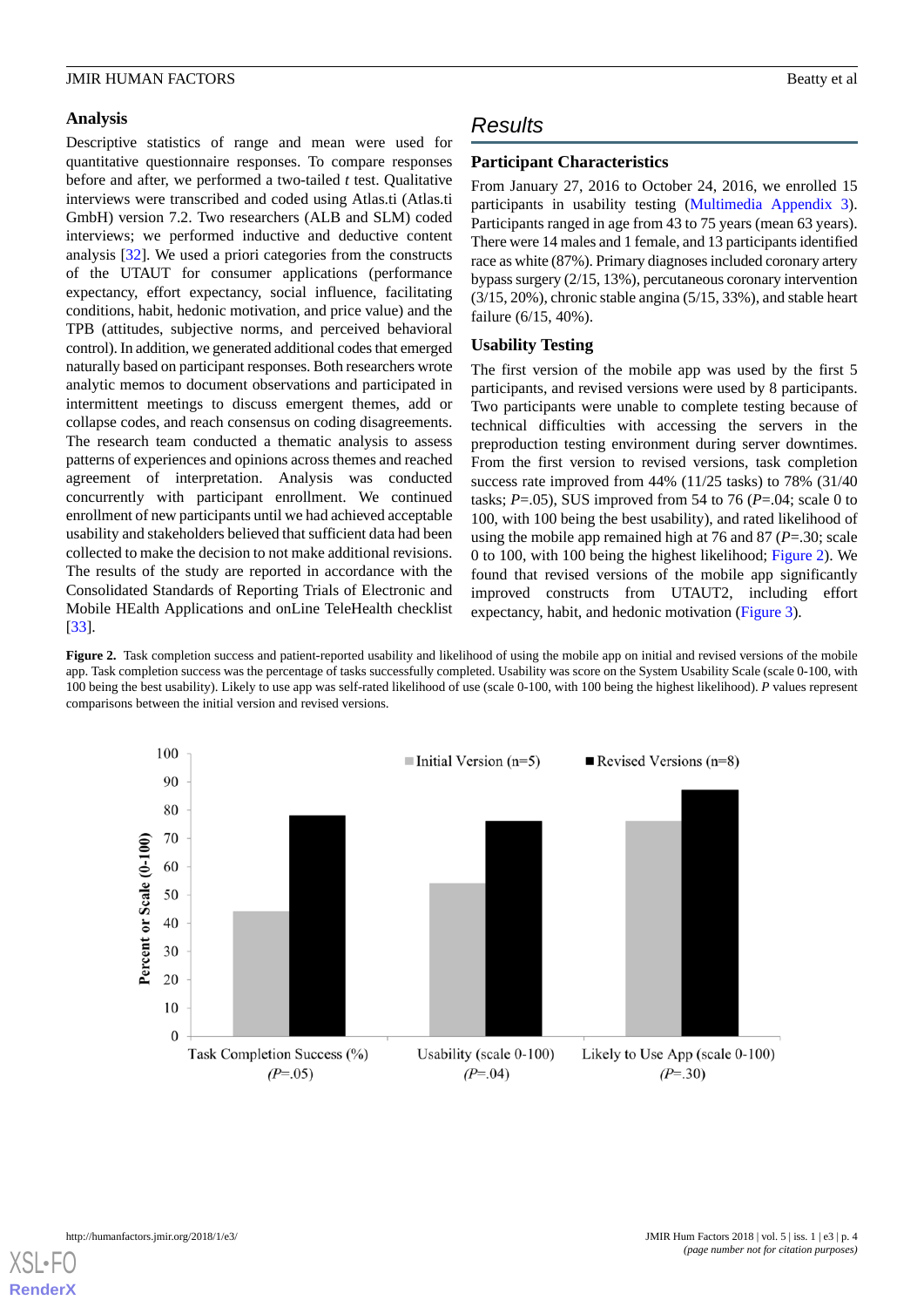<span id="page-4-0"></span>**Figure 3.** Patient-reported factors influencing mobile app use on initial and revised versions of the mobile app. Items were rated on a scale of 0 to 100, with 100 being the best rating. \**P*<.05 for comparison between versions.



# **Mobile Technology Use**

Emergent themes about mobile technology use were categorized by UTAUT2 construct [\(Multimedia Appendix 4\)](#page-7-7).

# **Performance Expectancy**

Many participants expect that VA FitHeart would be beneficial.

*I think that the idea of an app that records all of the information that this app is doing will be very valuable. Actually somewhat of a motivation for me to do this thing.* [P28]

Participants desired that a mobile app for CR be able to track goals, physical activity, and other health measures such as blood pressure, heart rate, weight, blood glucose, and diet.

Although there were suggestions for additional features to the mobile app, such as the ability to integrate with sensors and automatically transfer data, it was commented that this was not essential.

*Memorizing, writing it down and then getting it into your computer, if that was all done while you're doing activities and stuff that would be a big help. But if they can't, this is still a good app. Still helpful.* [P28]

# **Effort Expectancy**

Several aspects of ease of use of the mobile app emerged. Participants appreciated simplicity.

*It was pretty easy...I like that it's simple.* [P45]

#### *The flow is very simple.* [P07]

Vision and size of text were cited as a barrier by many participants.

*The only downside I see for me is with my vision; the fonts are a little small. I would definitely need to use my reading glasses to read it.* [P44]

Prominent display of key features was cited as a facilitator of ease of use.

*The settings to change your goals are very easy to reach and very prominent.* [P23]

Although some users commented on functions that were not as intuitive and harder to find, it was recognized that with more experience and familiarity, this problem could be overcome.

#### *I'm not used to this. Once I get used to it, I'll know where everything is.* [P40]

One general barrier to ease of use mentioned by participants was the use of passwords and codes. This did not emerge as a barrier specific to our app, but participants were not required to enter a password during the testing session.

#### **Social Influence**

Participants often mentioned a desire to share their data with their providers.

*I like the fact that I can put all of that and track it, and that my doctors can as well. I can show my doctor what I've been working on.* [P45]

There was also interest in communicating with providers through the app. Family and peer support were reported to influence mobile technology use. The mobile app does feature a link to an online social networking site for patients with heart disease, but social networking was infrequently mentioned.

# **Facilitating Conditions**

A desire for hands-on initial training on how to use the mobile app emerged as an important theme.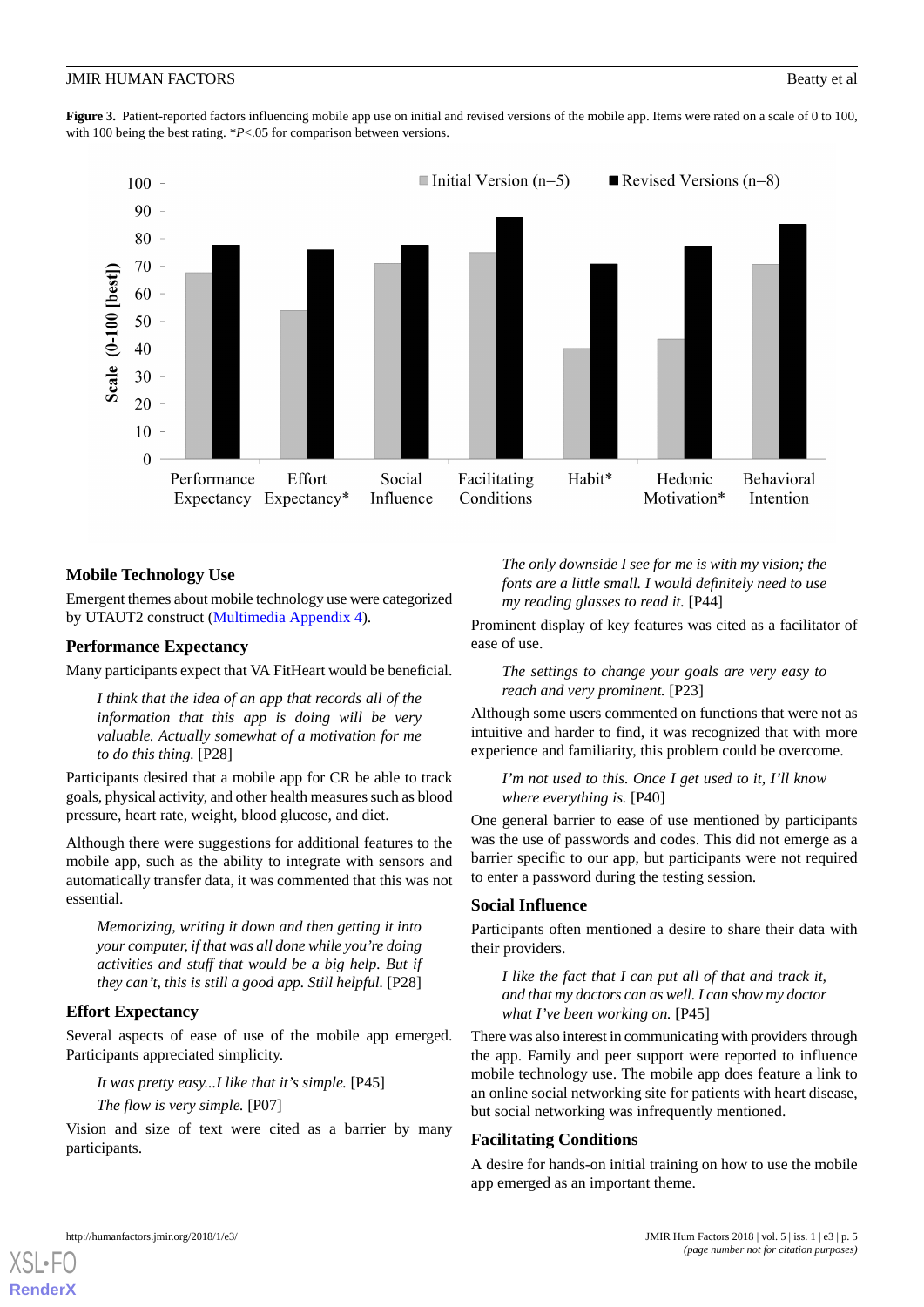*Initially, training with a technical person, instead of me relying on myself.* [P8]

Expectations for additional help varied, including online, telephone, and family or peer support.

*If I had problems I'd try to find out how to fix it on this or call you.* [P40]

*But I've got 3 boys that are all pretty much wizards at it, but I'm not. I'm sure I can learn it or if they punch in the application so that it could come right up, I'd be fine.* [P19]

#### **Habit**

Habit was frequently mentioned by participants, both with regard to their use of technology and related to participating in physical activity. Habit was also linked by many Veterans to their previous military service. Our interview guides did not specifically probe participants about habit, making the prominent emergence of habit notable. In the discussion of habit, some participants described how memory and learning contribute to the development of habitual use of technology.

Memory appears to play a dual role in use of the technology—in remembering to use the technology and how to use the technology.

*Something to remind me. But, I'm going to have to set a schedule of when I actually do this.* [P13]

*It's a problem with my memory. The program to me seems fine if I can remember how to go through it.* [P15]

Learning was discussed often as a period of trial and error where users would become more facile with using the app with greater experience.

*Once I learned this app and spent just a little bit of time with it, I'll be good with it. I don't see any problem with it.* [P23]

Ultimately, these efforts are expected to result in habitual use of VA FitHeart.

*If I were to [use the app] religiously, every day do it, then it'd be force of habit.* [P08]

#### **Hedonic Motivation**

Most comments about pleasure derived from using technology were general in nature. Comments about VA FitHeart itself were less strongly pleasurable in nature, but generally positive.

*But I like the looks of the app and I like what it's set up to do.* [P28]

#### **Price Value**

[XSL](http://www.w3.org/Style/XSL)•FO **[RenderX](http://www.renderx.com/)**

Though participants mentioned price and cost related to other technologies and mobile apps, price value was infrequently mentioned linked to our mobile app, which will be free for general use.

*I think in the end, you could save people, or patients, money.* [P35]

### **Physical Activity**

In our interviews, we identified many of the common barriers and facilitators to physical activity and participation in CR that have been described in previous studies ([Multimedia Appendix](#page-7-8) [5\)](#page-7-8) [[34\]](#page-9-4).

Attitudes expressed included general attitudes toward physical activity, as well as comments related to health benefits and the influence of other medical conditions. Many participants commented on subjective norms including the influence of pets, family, and health care providers. Participants frequently mentioned themes relating to perceived behavior control such as goals, habit, motivation, work (as either a facilitator or barrier), and travel or transportation.

We identified one notable emergent theme that does not clearly fall within a single TPB construct and that has not been well described before: the role of military service in physical activity.

# **Military Service**

Though we specified a priori categories, the topic of military service was mentioned so frequently by our population that we created an emergent category for military service, which may be uniquely important to our patient population. In our population of US military Veterans, almost all Veterans reported their time of military service as a physically active time in life. Their time in military service was often central to their experience related to physical activity.

*When I joined the service I was very fit. I usually did physical activity in the morning and sometimes in the afternoon also, an average of 2.5 hours a day, 4 to 5 days a week.* [P7]

Additionally, many Veterans described their time after discharge as a particularly inactive time.

*I hadn't worked out since the military. It had been like 18 years since I'd set foot in a gym.* [P45]

# *Discussion*

# **Principal Findings**

We found that iteratively revising a mobile app for CR based on user feedback resulted in significant improvements in the usability of the mobile app. Using a theory-based approach, we revealed interest in using a mobile app to track physical activity and health measures and to share data with providers. Patients expected to have training on how to use the mobile app. On the basis of participant comments, establishing habit, both with regard to physical activity and mobile app use, is anticipated to be a key contributor to adoption of this technology.

This is the first theory-based investigation of the usability of a mobile app for CR. It is known that interventions based on theory are more likely to be effective [[20\]](#page-8-8). Other technology-facilitated interventions for CR have been studied, with promising results [\[18](#page-8-9)[,35](#page-9-5),[36\]](#page-9-6). However, these studies did not describe theoretical considerations related to health behaviors or technology use, so we know little about how the interventions influenced patient behavior to achieve their results. Other investigators have also reported the development of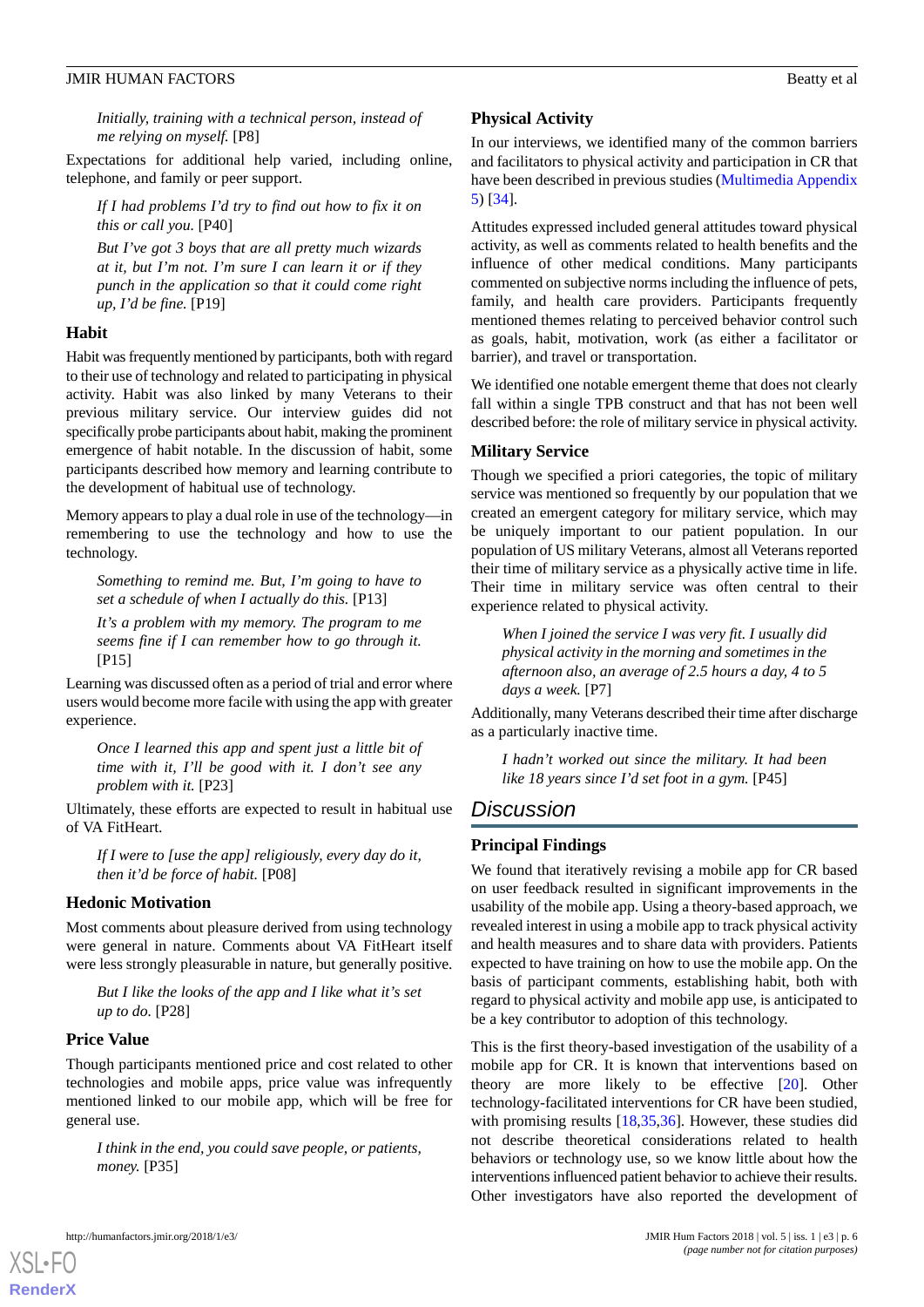theory-based mobile CR platforms, but results of their use and efficacy have not been reported [\[37](#page-9-7)]. Having a framework for understanding how an intervention produces its effects will be important for studying its impact and adapting interventions beyond research studies. We found that constructs from UTAUT2 [[28\]](#page-8-16), especially performance expectancy, effort expectancy, social influence, facilitating conditions, and habit appear to play an important role in use of mobile technology for CR.

Patients in our study desired the ability to track physical activity and health measures with an easy-to-use mobile app, confirming findings from previous studies [[18,](#page-8-9)[38](#page-9-8),[39\]](#page-9-9). Though some participants expressed a desire for additional features to the mobile app, such as integration with device or peripheral sensors for motion or location, it was commented that these features were not essential. In general, VA FitHeart received praise for its simplicity.

It has previously been reported that people have little desire to share their personal fitness data with their providers [[40\]](#page-9-10). We found that many patients expected to share their data with their health care providers and viewed this as a key advantage to using VA FitHeart. It may be that apps designed to be used for health conditions are viewed differently than consumer personal fitness trackers. Other studies of patient-provider digital communication interventions have demonstrated high levels of satisfaction [[41\]](#page-9-11). Theory related to physical activity behavior and technology use behavior would suggest that sharing data with providers has the potential to influence patient use of a mobile app to promote physical activity through subjective norms and social influence [\[24](#page-8-12),[28\]](#page-8-16), and our finding that patients expect to share their data with providers is consistent with this.

Many participants expressed an expectation for in-person training on use of the mobile app, in addition to on-demand help online, via telephone, or from family and friends. Previous studies of older adults have also revealed a preference for in-person training and the influence of family and friends [[42](#page-9-12)[,43](#page-9-13)]. It has also been suggested that technology training for older adults may need to be geared toward their needs and learning styles [\[44](#page-9-14),[45\]](#page-9-15). As older adults are less likely to use mobile technology than younger adults, interventions and training geared toward older adults may be necessary [[46\]](#page-9-16). Together, this suggests that interventions for technology-facilitated CR should include opportunities for in-person training of participants on use of the technology, in addition to on-demand help.

Habit was frequently and prominently mentioned by Veterans as a factor that will be important, both for using the mobile app and participating in physical activity. UTAUT2 describes

experience and habit as related concepts, with experience being necessary but not sufficient for establishment of habit [[28\]](#page-8-16). In our study, patients frequently discussed memory and learning as prerequisites to habitual use, rather than mentioning experience. For our older population, experience may need to be considered more broadly with regard to repetition and retention of learned behaviors to establish habitual use. In addition, mention of habit was linked by some Veterans to their military service, and it is possible that experience in military service influences how habit is developed in our population. Interestingly, with iterative revisions to improve the usability of the mobile app, we noticed improvements in participant ratings of expected habit and hedonic motivation with use. Though effort expectancy is not theorized to influence habit or hedonic motivation [\[28](#page-8-16)], it may be that the usability of a mobile app influences expected adoption of regular use and pleasure derived from the mobile app. Other studies have found that for new users of online fitness communities, self-regulatory motives influence habitual use but that for experienced users, social motives and enjoyment play a larger role [[47\]](#page-9-17). It has also been observed that for social apps, perceived usefulness and hedonic motivation influence habit, which may mediate the effects of perceived usefulness and hedonic motivation on technology use behavior [\[48](#page-9-18)]. Together, this suggests that mobile apps that are easier to use may be both more enjoyable to use and more likely to be perceived as habit-forming.

#### **Limitations**

Several limitations to our findings should be considered. We had a small sample size of Veterans and only one female, so our population may not fully represent the population or non-Veteran populations. As not all eligible patients agreed to participate, our findings may not be representative of the entire eligible population. Due to our small sample size, we may not have truly achieved thematic saturation of all factors associated with the use of mobile technology for CR. However, our sample did provide valuable feedback that resulted in improved usability. Additionally, we studied VA FitHeart in a usability testing environment and not in a real-world environment. Further testing is needed in a real-world environment to determine whether other factors are important to use.

### **Conclusions**

With participant feedback and iterative revisions, we significantly improved the usability of a mobile app for CR. Patient expectations for using a mobile app for CR include tracking health metrics, introductory training, and sharing data with providers. Iterative theory-based mixed-method evaluation may be useful for improving the usability of health technology.

#### **Acknowledgments**

The authors appreciate the support of the Veterans Health Administration Office of Connected Care, Veterans Health Administration National Cardiology Office, Veterans Health Administration Office of Rural Health, and Veterans Affairs Office of Information and Technology in the development of VA FitHeart.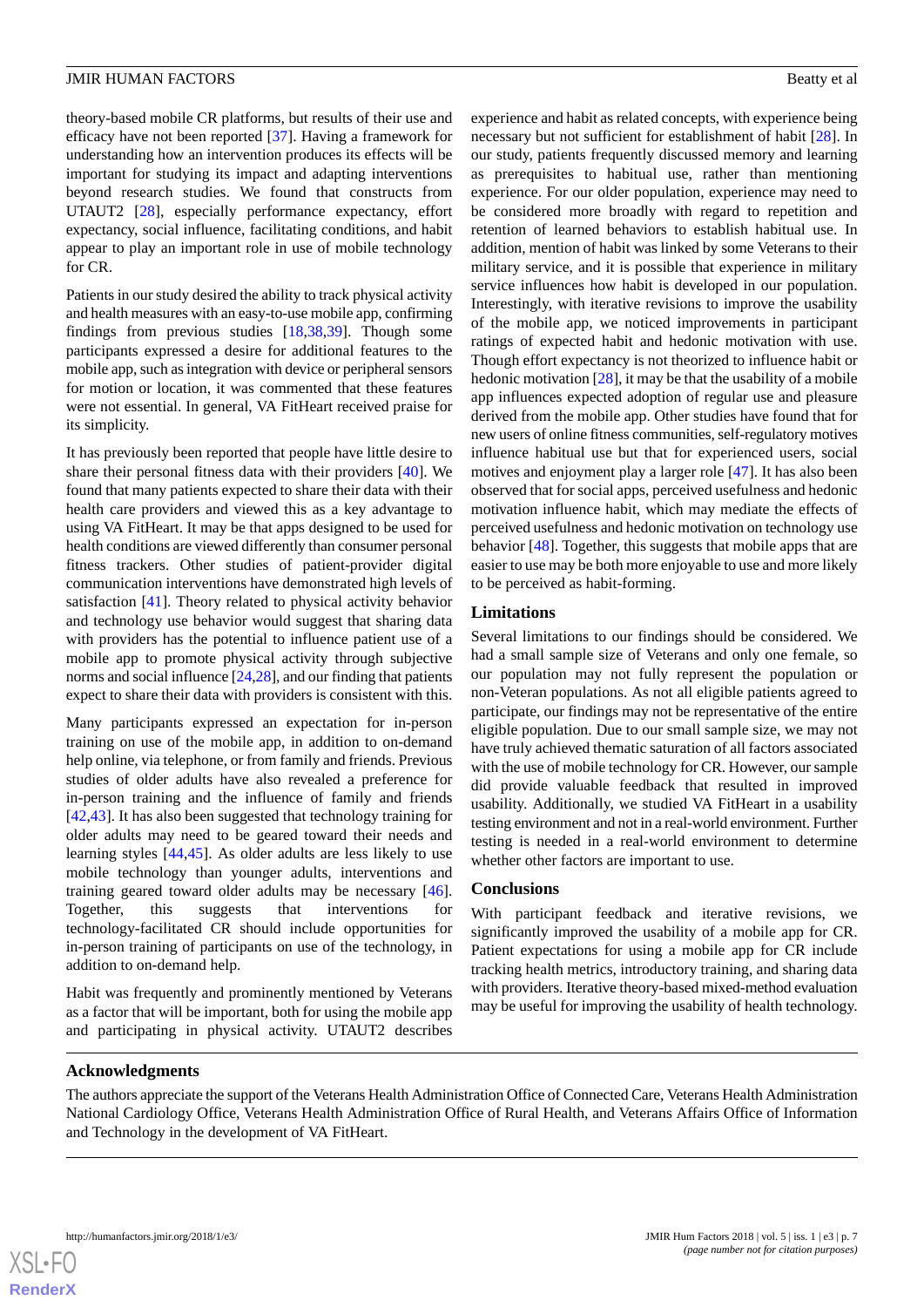# **Conflicts of Interest**

This study was funded by the US Department of Veterans Affairs Virtual Specialty Care Quality Enhancement Research Initiative (QUE 15-282), the Seattle Institute for Biomedical and Clinical Research, the John L. Locke Jr. Charitable Trust, and the Alpha Phi Foundation. ALB is supported by Career Development Award #16-5150 from the VA Health Services Research and Development Program. The views expressed in this study are those of the authors and do not necessarily reflect the position or policy of the VA or the US Government.

# <span id="page-7-4"></span>**Multimedia Appendix 1**

Mobile Application Use questionnaire.

<span id="page-7-5"></span>[[PDF File \(Adobe PDF File\), 33KB-Multimedia Appendix 1](https://jmir.org/api/download?alt_name=humanfactors_v5i1e3_app1.pdf&filename=47e409c85f1adfbe502775e4a7b8cbe0.pdf)]

# **Multimedia Appendix 2**

Interview guides.

<span id="page-7-6"></span>[[PDF File \(Adobe PDF File\), 41KB-Multimedia Appendix 2](https://jmir.org/api/download?alt_name=humanfactors_v5i1e3_app2.pdf&filename=c060d392ee7c32ec17870fa6dae7d5b1.pdf)]

# **Multimedia Appendix 3**

Screening and enrollment of participants.

<span id="page-7-7"></span>[[PNG File, 16KB-Multimedia Appendix 3](https://jmir.org/api/download?alt_name=humanfactors_v5i1e3_app3.png&filename=865237e54d3f150e02872e21641a9f63.png)]

# **Multimedia Appendix 4**

<span id="page-7-8"></span>Quotations related to concepts from the extended unified theory of acceptance and use of technology.

[[PDF File \(Adobe PDF File\), 74KB-Multimedia Appendix 4](https://jmir.org/api/download?alt_name=humanfactors_v5i1e3_app4.pdf&filename=353dfa2b8c3cb882e254e4a5c20b2005.pdf)]

# **Multimedia Appendix 5**

Quotations related to concepts from the Theory of Planned Behavior.

<span id="page-7-0"></span>[[PDF File \(Adobe PDF File\), 72KB-Multimedia Appendix 5](https://jmir.org/api/download?alt_name=humanfactors_v5i1e3_app5.pdf&filename=22fd2ce94f8d4eb5b4c2fe904225d484.pdf)]

# **References**

- 1. Balady GJ, Williams MA, Ades PA, Bittner V, Comoss P, Foody JM, American Heart Association Exercise, Cardiac Rehabilitation, and Prevention Committee, the Council on Clinical Cardiology, American Heart Association Council on Cardiovascular Nursing, American Heart Association Council on Epidemiology and Prevention, American Heart Association Council on Nutrition, Physical Activity, and Metabolism, American Association of Cardiovascular and Pulmonary Rehabilitation. Core components of cardiac rehabilitation/secondary prevention programs: 2007 update: a scientific statement from the American Heart Association Exercise, Cardiac Rehabilitation, and Prevention Committee, the Council on Clinical Cardiology; the Councils on Cardiovascular Nursing, Epidemiology and Prevention, and Nutrition, Physical Activity, and Metabolism; and the American Association of Cardiovascular and Pulmonary Rehabilitation. Circulation 2007 May 22;115(20):2675-2682 [[FREE Full text](http://circ.ahajournals.org/cgi/pmidlookup?view=long&pmid=17513578)] [doi: [10.1161/CIRCULATIONAHA.106.180945\]](http://dx.doi.org/10.1161/CIRCULATIONAHA.106.180945) [Medline: [17513578\]](http://www.ncbi.nlm.nih.gov/entrez/query.fcgi?cmd=Retrieve&db=PubMed&list_uids=17513578&dopt=Abstract)
- <span id="page-7-2"></span><span id="page-7-1"></span>2. Heran BS, Chen JM, Ebrahim S, Moxham T, Oldridge N, Rees K, et al. Exercise-based cardiac rehabilitation for coronary heart disease. Cochrane Database Syst Rev 2011(7):CD001800 [\[FREE Full text](http://europepmc.org/abstract/MED/21735386)] [doi: [10.1002/14651858.CD001800.pub2](http://dx.doi.org/10.1002/14651858.CD001800.pub2)] [Medline: [21735386](http://www.ncbi.nlm.nih.gov/entrez/query.fcgi?cmd=Retrieve&db=PubMed&list_uids=21735386&dopt=Abstract)]
- 3. Wong WP, Feng J, Pwee KH, Lim J. A systematic review of economic evaluations of cardiac rehabilitation. BMC Health Serv Res 2012 Aug 08;12:243 [[FREE Full text\]](https://bmchealthservres.biomedcentral.com/articles/10.1186/1472-6963-12-243) [doi: [10.1186/1472-6963-12-243](http://dx.doi.org/10.1186/1472-6963-12-243)] [Medline: [22873828](http://www.ncbi.nlm.nih.gov/entrez/query.fcgi?cmd=Retrieve&db=PubMed&list_uids=22873828&dopt=Abstract)]
- 4. Taylor RS, Sagar VA, Davies EJ, Briscoe S, Coats AJ, Dalal H, et al. Exercise-based rehabilitation for heart failure. Cochrane Database Syst Rev 2014(4):CD003331. [doi: [10.1002/14651858.CD003331.pub4\]](http://dx.doi.org/10.1002/14651858.CD003331.pub4) [Medline: [24771460](http://www.ncbi.nlm.nih.gov/entrez/query.fcgi?cmd=Retrieve&db=PubMed&list_uids=24771460&dopt=Abstract)]
- <span id="page-7-3"></span>5. Beatty AL, Li S, Thomas L, Amsterdam EA, Alexander KP, Whooley MA. Trends in referral to cardiac rehabilitation after myocardial infarction: data from the National Cardiovascular Data Registry 2007 to 2012. J Am Coll Cardiol 2014 Jun 17;63(23):2582-2583 [[FREE Full text](https://linkinghub.elsevier.com/retrieve/pii/S0735-1097(14)01996-2)] [doi: [10.1016/j.jacc.2014.03.030\]](http://dx.doi.org/10.1016/j.jacc.2014.03.030) [Medline: [24768872](http://www.ncbi.nlm.nih.gov/entrez/query.fcgi?cmd=Retrieve&db=PubMed&list_uids=24768872&dopt=Abstract)]
- 6. Suaya JA, Shepard DS, Normand ST, Ades PA, Prottas J, Stason WB. Use of cardiac rehabilitation by medicare beneficiaries after myocardial infarction or coronary bypass surgery. Circulation 2007 Oct 9;116(15):1653-1662 [\[FREE Full text\]](http://circ.ahajournals.org/cgi/pmidlookup?view=long&pmid=17893274) [doi: [10.1161/CIRCULATIONAHA.107.701466\]](http://dx.doi.org/10.1161/CIRCULATIONAHA.107.701466) [Medline: [17893274\]](http://www.ncbi.nlm.nih.gov/entrez/query.fcgi?cmd=Retrieve&db=PubMed&list_uids=17893274&dopt=Abstract)
- 7. Schopfer DW, Takemoto S, Allsup K, Helfrich CD, Ho PM, Forman DE, et al. Cardiac rehabilitation use among Veterans with ischemic heart disease. JAMA Intern Med 2014 Oct;174(10):1687-1689. [doi: [10.1001/jamainternmed.2014.3441\]](http://dx.doi.org/10.1001/jamainternmed.2014.3441) [Medline: [25133868](http://www.ncbi.nlm.nih.gov/entrez/query.fcgi?cmd=Retrieve&db=PubMed&list_uids=25133868&dopt=Abstract)]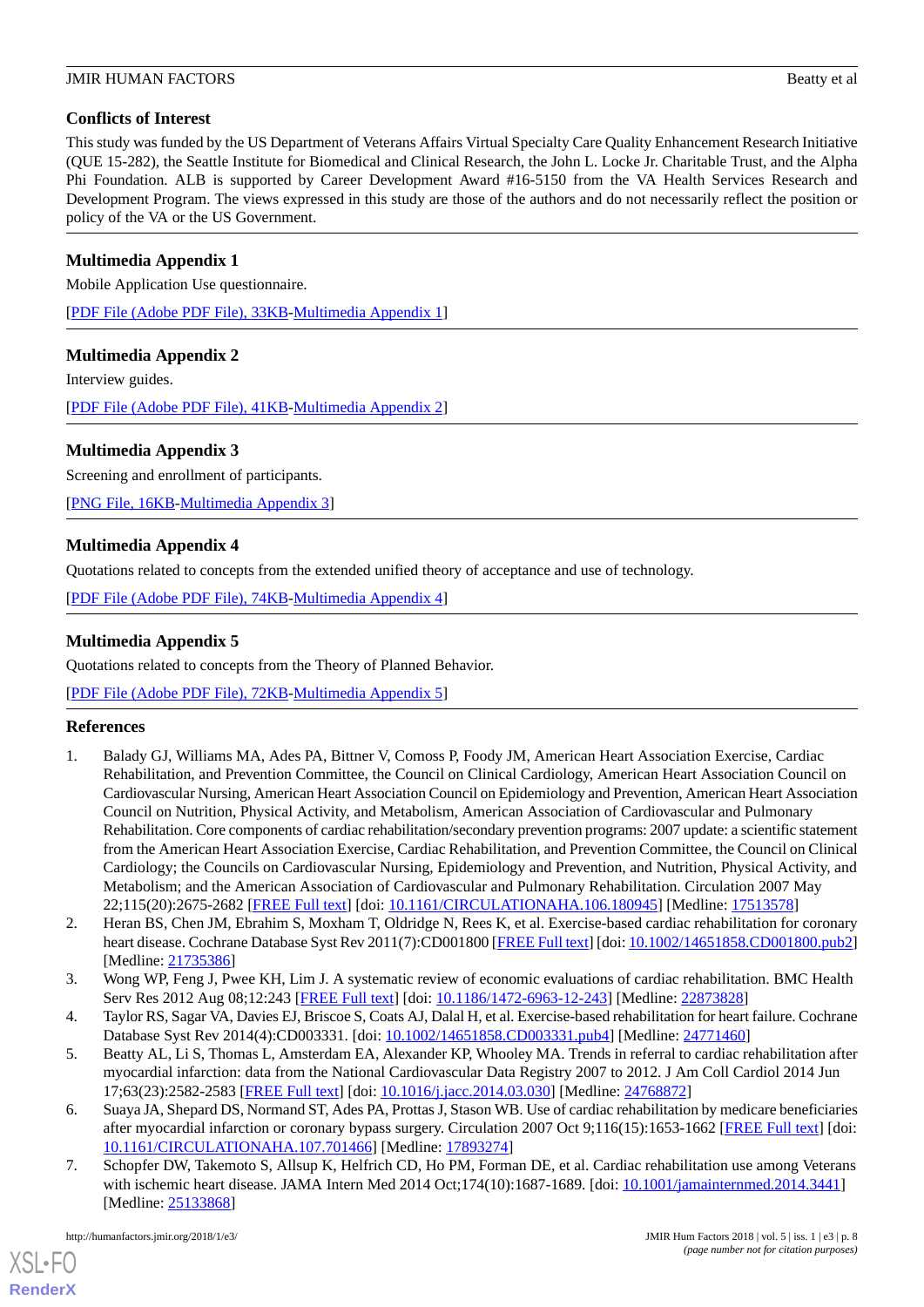- <span id="page-8-0"></span>8. Daly J, Sindone AP, Thompson DR, Hancock K, Chang E, Davidson P. Barriers to participation in and adherence to cardiac rehabilitation programs: a critical literature review. Prog Cardiovasc Nurs 2002;17(1):8-17. [Medline: [11872976](http://www.ncbi.nlm.nih.gov/entrez/query.fcgi?cmd=Retrieve&db=PubMed&list_uids=11872976&dopt=Abstract)]
- <span id="page-8-1"></span>9. Jackson L, Leclerc J, Erskine Y, Linden W. Getting the most out of cardiac rehabilitation: a review of referral and adherence predictors. Heart 2005 Jan;91(1):10-14 [\[FREE Full text\]](http://heart.bmj.com/cgi/pmidlookup?view=long&pmid=15604322) [doi: [10.1136/hrt.2004.045559\]](http://dx.doi.org/10.1136/hrt.2004.045559) [Medline: [15604322](http://www.ncbi.nlm.nih.gov/entrez/query.fcgi?cmd=Retrieve&db=PubMed&list_uids=15604322&dopt=Abstract)]
- <span id="page-8-2"></span>10. Burns KJ, Camaione DN, Froman RD, Clark BA. Predictors of referral to cardiac rehabilitation and cardiac exercise self-efficacy. Clin Nurs Res 1998 May;7(2):147-163. [doi: [10.1177/105477389800700205\]](http://dx.doi.org/10.1177/105477389800700205) [Medline: [9633337](http://www.ncbi.nlm.nih.gov/entrez/query.fcgi?cmd=Retrieve&db=PubMed&list_uids=9633337&dopt=Abstract)]
- 11. Smith SCJR, Benjamin EJ, Bonow RO, Braun LT, Creager MA, Franklin BA, World Heart Federation and the Preventive Cardiovascular Nurses Association. AHA/ACCF secondary prevention and risk reduction therapy for patients with coronary and other atherosclerotic vascular disease: 2011 update: a guideline from the American heart association and American college of cardiology foundation. Circulation 2011 Nov 29;124(22):2458-2473 [\[FREE Full text](http://circ.ahajournals.org/cgi/pmidlookup?view=long&pmid=22052934)] [doi: [10.1161/CIR.0b013e318235eb4d\]](http://dx.doi.org/10.1161/CIR.0b013e318235eb4d) [Medline: [22052934\]](http://www.ncbi.nlm.nih.gov/entrez/query.fcgi?cmd=Retrieve&db=PubMed&list_uids=22052934&dopt=Abstract)
- <span id="page-8-4"></span><span id="page-8-3"></span>12. Taylor RS, Dalal H, Jolly K, Moxham T, Zawada A. Home-based versus centre-based cardiac rehabilitation. Cochrane Database Syst Rev 2010 Jan 20(1):CD007130 [\[FREE Full text\]](http://europepmc.org/abstract/MED/20091618) [doi: [10.1002/14651858.CD007130.pub2](http://dx.doi.org/10.1002/14651858.CD007130.pub2)] [Medline: [20091618](http://www.ncbi.nlm.nih.gov/entrez/query.fcgi?cmd=Retrieve&db=PubMed&list_uids=20091618&dopt=Abstract)]
- <span id="page-8-5"></span>13. Balady GJ, Ades PA, Bittner VA, Franklin BA, Gordon NF, Thomas RJ, American Heart Association Science Advisory and Coordinating Committee. Referral, enrollment, and delivery of cardiac rehabilitation/secondary prevention programs at clinical centers and beyond: a presidential advisory from the American Heart Association. Circulation 2011 Dec 20;124(25):2951-2960 [[FREE Full text](http://circ.ahajournals.org/cgi/pmidlookup?view=long&pmid=22082676)] [doi: [10.1161/CIR.0b013e31823b21e2\]](http://dx.doi.org/10.1161/CIR.0b013e31823b21e2) [Medline: [22082676\]](http://www.ncbi.nlm.nih.gov/entrez/query.fcgi?cmd=Retrieve&db=PubMed&list_uids=22082676&dopt=Abstract)
- <span id="page-8-6"></span>14. Sandesara PB, Lambert CT, Gordon NF, Fletcher GF, Franklin BA, Wenger NK, et al. Cardiac rehabilitation and risk reduction: time to "rebrand and reinvigorate". J Am Coll Cardiol 2015 Feb 3;65(4):389-395. [doi: [10.1016/j.jacc.2014.10.059\]](http://dx.doi.org/10.1016/j.jacc.2014.10.059) [Medline: [25634839](http://www.ncbi.nlm.nih.gov/entrez/query.fcgi?cmd=Retrieve&db=PubMed&list_uids=25634839&dopt=Abstract)]
- 15. Fortney JC, Burgess JFJ, Bosworth HB, Booth BM, Kaboli PJ. A re-conceptualization of access for 21st century healthcare. J Gen Intern Med 2011 Nov;26 Suppl 2:639-647 [[FREE Full text](http://europepmc.org/abstract/MED/21989616)] [doi: [10.1007/s11606-011-1806-6\]](http://dx.doi.org/10.1007/s11606-011-1806-6) [Medline: [21989616](http://www.ncbi.nlm.nih.gov/entrez/query.fcgi?cmd=Retrieve&db=PubMed&list_uids=21989616&dopt=Abstract)]
- 16. Stephens J, Allen J. Mobile phone interventions to increase physical activity and reduce weight: a systematic review. J Cardiovasc Nurs 2013;28(4):320-329 [[FREE Full text](http://europepmc.org/abstract/MED/22635061)] [doi: [10.1097/JCN.0b013e318250a3e7\]](http://dx.doi.org/10.1097/JCN.0b013e318250a3e7) [Medline: [22635061](http://www.ncbi.nlm.nih.gov/entrez/query.fcgi?cmd=Retrieve&db=PubMed&list_uids=22635061&dopt=Abstract)]
- <span id="page-8-9"></span>17. Devi R, Singh SJ, Powell J, Fulton EA, Igbinedion E, Rees K. Internet-based interventions for the secondary prevention of coronary heart disease. Cochrane Database Syst Rev 2015(12):CD009386. [doi: [10.1002/14651858.CD009386.pub2\]](http://dx.doi.org/10.1002/14651858.CD009386.pub2) [Medline: [26691216](http://www.ncbi.nlm.nih.gov/entrez/query.fcgi?cmd=Retrieve&db=PubMed&list_uids=26691216&dopt=Abstract)]
- <span id="page-8-8"></span><span id="page-8-7"></span>18. Beatty AL, Fukuoka Y, Whooley MA. Using mobile technology for cardiac rehabilitation: a review and framework for development and evaluation. J Am Heart Assoc 2013;2(6):e000568 [\[FREE Full text\]](http://jaha.ahajournals.org/cgi/pmidlookup?view=long&pmid=24185949) [doi: [10.1161/JAHA.113.000568](http://dx.doi.org/10.1161/JAHA.113.000568)] [Medline: [24185949](http://www.ncbi.nlm.nih.gov/entrez/query.fcgi?cmd=Retrieve&db=PubMed&list_uids=24185949&dopt=Abstract)]
- <span id="page-8-10"></span>19. Park LG, Beatty A, Stafford Z, Whooley MA. Mobile phone interventions for the secondary prevention of cardiovascular disease. Prog Cardiovasc Dis 2016;58(6):639-650. [doi: [10.1016/j.pcad.2016.03.002](http://dx.doi.org/10.1016/j.pcad.2016.03.002)] [Medline: [27001245\]](http://www.ncbi.nlm.nih.gov/entrez/query.fcgi?cmd=Retrieve&db=PubMed&list_uids=27001245&dopt=Abstract)
- 20. Glanz K, Bishop DB. The role of behavioral science theory in development and implementation of public health interventions. Annu Rev Public Health 2010;31:399-418. [doi: [10.1146/annurev.publhealth.012809.103604](http://dx.doi.org/10.1146/annurev.publhealth.012809.103604)] [Medline: [20070207](http://www.ncbi.nlm.nih.gov/entrez/query.fcgi?cmd=Retrieve&db=PubMed&list_uids=20070207&dopt=Abstract)]
- <span id="page-8-11"></span>21. Breton ER, Fuemmeler BF, Abroms LC. Weight loss-there is an app for that! But does it adhere to evidence-informed practices? Transl Behav Med 2011 Dec;1(4):523-529 [\[FREE Full text\]](http://europepmc.org/abstract/MED/24073074) [doi: [10.1007/s13142-011-0076-5](http://dx.doi.org/10.1007/s13142-011-0076-5)] [Medline: [24073074](http://www.ncbi.nlm.nih.gov/entrez/query.fcgi?cmd=Retrieve&db=PubMed&list_uids=24073074&dopt=Abstract)]
- <span id="page-8-12"></span>22. Nilsen W, Kumar S, Shar A, Varoquiers C, Wiley T, Riley WT, et al. Advancing the science of mHealth. J Health Commun 2012;17 Suppl 1:5-10. [doi: [10.1080/10810730.2012.677394](http://dx.doi.org/10.1080/10810730.2012.677394)] [Medline: [22548593](http://www.ncbi.nlm.nih.gov/entrez/query.fcgi?cmd=Retrieve&db=PubMed&list_uids=22548593&dopt=Abstract)]
- <span id="page-8-13"></span>23. Riley WT, Rivera DE, Atienza AA, Nilsen W, Allison SM, Mermelstein R. Health behavior models in the age of mobile interventions: are our theories up to the task? Transl Behav Med 2011 Mar;1(1):53-71 [\[FREE Full text](http://europepmc.org/abstract/MED/21796270)] [doi: [10.1007/s13142-011-0021-7\]](http://dx.doi.org/10.1007/s13142-011-0021-7) [Medline: [21796270](http://www.ncbi.nlm.nih.gov/entrez/query.fcgi?cmd=Retrieve&db=PubMed&list_uids=21796270&dopt=Abstract)]
- <span id="page-8-14"></span>24. Ajzen I. The theory of planned behavior. Organ Behav Hum Decis Process 1991 Dec;50(2):179-211. [doi: [10.1016/0749-5978\(91\)90020-T](http://dx.doi.org/10.1016/0749-5978(91)90020-T)]
- <span id="page-8-15"></span>25. Blanchard CM, Courneya KS, Rodgers WM, Fraser SN, Murray TC, Daub B, et al. Is the theory of planned behavior a useful framework for understanding exercise adherence during phase II cardiac rehabilitation? J Cardiopulm Rehabil 2003;23(1):29-39. [Medline: [12576910](http://www.ncbi.nlm.nih.gov/entrez/query.fcgi?cmd=Retrieve&db=PubMed&list_uids=12576910&dopt=Abstract)]
- <span id="page-8-17"></span><span id="page-8-16"></span>26. Blanchard CM, Reid RD, Morrin LI, McDonnell L, McGannon K, Rhodes RE, et al. Understanding physical activity during home-based cardiac rehabilitation from multiple theoretical perspectives. J Cardiopulm Rehabil Prev 2011;31(3):173-180. [doi: [10.1097/HCR.0b013e3181ff0dfe\]](http://dx.doi.org/10.1097/HCR.0b013e3181ff0dfe) [Medline: [21796061\]](http://www.ncbi.nlm.nih.gov/entrez/query.fcgi?cmd=Retrieve&db=PubMed&list_uids=21796061&dopt=Abstract)
- 27. Venkatesh V, Morris MG, Davis FD, Davis GB. User acceptance of information technology: toward a unified view. MIS Q 2003:425-478. [doi: [10.2307/30036540](http://dx.doi.org/10.2307/30036540)]
- 28. Venkatesh V, Thong J, Xu X. Consumer acceptance and use of information technology: extending the unified theory of acceptance and use of technology. MIS Q 2012:157-178.
- 29. Harris PA, Taylor R, Thielke R, Payne J, Gonzalez N, Conde JG. Research electronic data capture (REDCap)--a metadata-driven methodology and workflow process for providing translational research informatics support. J Biomed Inform 2009 Apr;42(2):377-381 [\[FREE Full text\]](http://linkinghub.elsevier.com/retrieve/pii/S1532-0464(08)00122-6) [doi: [10.1016/j.jbi.2008.08.010](http://dx.doi.org/10.1016/j.jbi.2008.08.010)] [Medline: [18929686](http://www.ncbi.nlm.nih.gov/entrez/query.fcgi?cmd=Retrieve&db=PubMed&list_uids=18929686&dopt=Abstract)]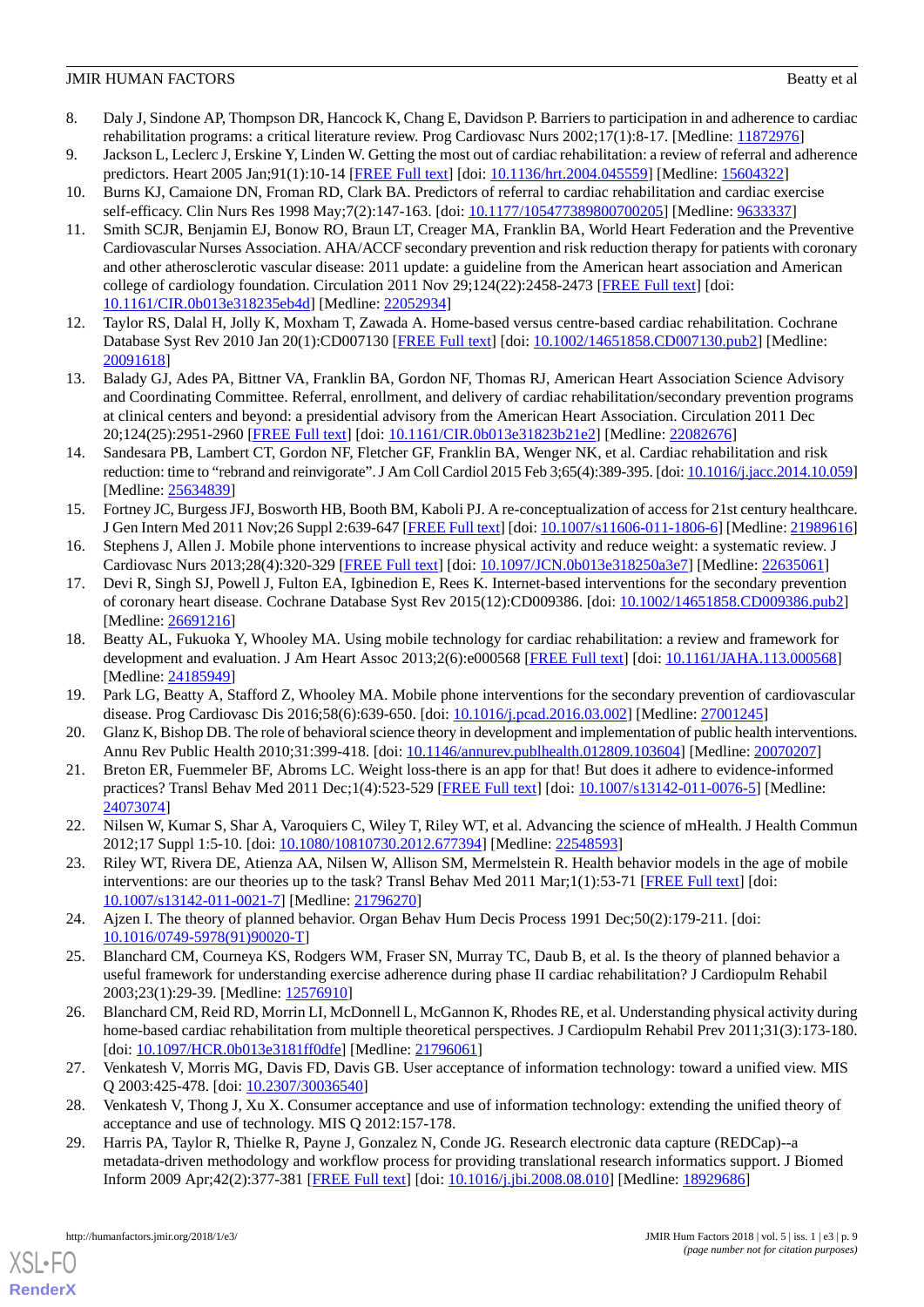- <span id="page-9-0"></span>30. Bangor A, Kortum PT, Miller JT. An empirical evaluation of the system usability scale. Int J Hum Comput Interact 2008 Jul 30;24(6):574-594. [doi: [10.1080/10447310802205776\]](http://dx.doi.org/10.1080/10447310802205776)
- <span id="page-9-2"></span><span id="page-9-1"></span>31. Sauro J. MeasuringU. Measuring usability with the system usability scale (SUS) URL:<https://measuringu.com/sus/>[\[WebCite](http://www.webcitation.org/

                                6qMTVO9ya) [Cache ID 6qMTVO9ya](http://www.webcitation.org/

                                6qMTVO9ya)]
- <span id="page-9-3"></span>32. Elo S, Kyngäs H. The qualitative content analysis process. J Adv Nurs 2008 Apr;62(1):107-115. [doi: [10.1111/j.1365-2648.2007.04569.x\]](http://dx.doi.org/10.1111/j.1365-2648.2007.04569.x) [Medline: [18352969\]](http://www.ncbi.nlm.nih.gov/entrez/query.fcgi?cmd=Retrieve&db=PubMed&list_uids=18352969&dopt=Abstract)
- <span id="page-9-4"></span>33. Eysenbach G, CONSORT-EHEALTH Group. CONSORT-EHEALTH: improving and standardizing evaluation reports of web-based and mobile health interventions. J Med Internet Res 2011 Dec 31;13(4):e126 [[FREE Full text](http://www.jmir.org/2011/4/e126/)] [doi: [10.2196/jmir.1923](http://dx.doi.org/10.2196/jmir.1923)] [Medline: [22209829](http://www.ncbi.nlm.nih.gov/entrez/query.fcgi?cmd=Retrieve&db=PubMed&list_uids=22209829&dopt=Abstract)]
- <span id="page-9-5"></span>34. Neubeck L, Freedman SB, Clark AM, Briffa T, Bauman A, Redfern J. Participating in cardiac rehabilitation: a systematic review and meta-synthesis of qualitative data. Eur J Prev Cardiol 2012 Jun;19(3):494-503. [Medline: [22779092\]](http://www.ncbi.nlm.nih.gov/entrez/query.fcgi?cmd=Retrieve&db=PubMed&list_uids=22779092&dopt=Abstract)
- <span id="page-9-6"></span>35. Varnfield M, Karunanithi M, Lee C, Honeyman E, Arnold D, Ding H, et al. Smartphone-based home care model improved use of cardiac rehabilitation in postmyocardial infarction patients: results from a randomised controlled trial. Heart 2014 Nov;100(22):1770-1779 [[FREE Full text](http://heart.bmj.com/cgi/pmidlookup?view=long&pmid=24973083)] [doi: [10.1136/heartjnl-2014-305783](http://dx.doi.org/10.1136/heartjnl-2014-305783)] [Medline: [24973083\]](http://www.ncbi.nlm.nih.gov/entrez/query.fcgi?cmd=Retrieve&db=PubMed&list_uids=24973083&dopt=Abstract)
- <span id="page-9-7"></span>36. Widmer RJ, Allison TG, Lennon R, Lopez-Jimenez F, Lerman LO, Lerman A. Digital health intervention during cardiac rehabilitation: a randomized controlled trial. Am Heart J 2017 Feb 20;188:65-72. [doi: [10.1016/j.ahj.2017.02.016](http://dx.doi.org/10.1016/j.ahj.2017.02.016)] [Medline: [28577682](http://www.ncbi.nlm.nih.gov/entrez/query.fcgi?cmd=Retrieve&db=PubMed&list_uids=28577682&dopt=Abstract)]
- <span id="page-9-8"></span>37. Rawstorn JC, Gant N, Meads A, Warren I, Maddison R. Remotely delivered exercise-based cardiac rehabilitation: design and content development of a novel mhealth platform. JMIR Mhealth Uhealth 2016;4(2):e57 [\[FREE Full text\]](http://mhealth.jmir.org/2016/2/e57/) [doi: [10.2196/mhealth.5501](http://dx.doi.org/10.2196/mhealth.5501)] [Medline: [27342791](http://www.ncbi.nlm.nih.gov/entrez/query.fcgi?cmd=Retrieve&db=PubMed&list_uids=27342791&dopt=Abstract)]
- <span id="page-9-9"></span>38. Pfaeffli L, Maddison R, Whittaker R, Stewart R, Kerr A, Jiang Y, et al. A mHealth cardiac rehabilitation exercise intervention: findings from content development studies. BMC Cardiovasc Disord 2012;12:36 [[FREE Full text](http://www.biomedcentral.com/1471-2261/12/36)] [doi: [10.1186/1471-2261-12-36\]](http://dx.doi.org/10.1186/1471-2261-12-36) [Medline: [22646848\]](http://www.ncbi.nlm.nih.gov/entrez/query.fcgi?cmd=Retrieve&db=PubMed&list_uids=22646848&dopt=Abstract)
- <span id="page-9-10"></span>39. Rabin C, Bock B. Desired features of smartphone applications promoting physical activity. Telemed J E Health 2011 Dec;17(10):801-803. [doi: [10.1089/tmj.2011.0055](http://dx.doi.org/10.1089/tmj.2011.0055)] [Medline: [22010977\]](http://www.ncbi.nlm.nih.gov/entrez/query.fcgi?cmd=Retrieve&db=PubMed&list_uids=22010977&dopt=Abstract)
- <span id="page-9-11"></span>40. Pevnick JM, Fuller G, Duncan R, Spiegel BM. A large-scale initiative inviting patients to share personal fitness tracker data with their providers: initial results. PLoS One 2016;11(11):e0165908 [\[FREE Full text](http://dx.plos.org/10.1371/journal.pone.0165908)] [doi: [10.1371/journal.pone.0165908\]](http://dx.doi.org/10.1371/journal.pone.0165908) [Medline: [27846287](http://www.ncbi.nlm.nih.gov/entrez/query.fcgi?cmd=Retrieve&db=PubMed&list_uids=27846287&dopt=Abstract)]
- <span id="page-9-13"></span><span id="page-9-12"></span>41. Gordon CR, Rezzadeh KS, Li A, Vardanian A, Zelken J, Shores JT, et al. Digital mobile technology facilitates HIPAA-sensitive perioperative messaging, improves physician-patient communication, and streamlines patient care. Patient Saf Surg 2015;9:21 [[FREE Full text](https://pssjournal.biomedcentral.com/articles/10.1186/s13037-015-0070-9)] [doi: [10.1186/s13037-015-0070-9\]](http://dx.doi.org/10.1186/s13037-015-0070-9) [Medline: [26136830\]](http://www.ncbi.nlm.nih.gov/entrez/query.fcgi?cmd=Retrieve&db=PubMed&list_uids=26136830&dopt=Abstract)
- <span id="page-9-14"></span>42. Nguyen T, Irizarry C, Garrett R, Downing A. Access to mobile communications by older people. Australas J Ageing 2015 Jun;34(2):E7-E12. [doi: [10.1111/ajag.12149](http://dx.doi.org/10.1111/ajag.12149)] [Medline: [24750499\]](http://www.ncbi.nlm.nih.gov/entrez/query.fcgi?cmd=Retrieve&db=PubMed&list_uids=24750499&dopt=Abstract)
- <span id="page-9-15"></span>43. Cook N, Winkler SL. Acceptance, usability and health applications of virtual worlds by older adults: a feasibility study. JMIR Res Protoc 2016 Jun 02;5(2):e81 [\[FREE Full text\]](http://www.researchprotocols.org/2016/2/e81/) [doi: [10.2196/resprot.5423](http://dx.doi.org/10.2196/resprot.5423)] [Medline: [27256457](http://www.ncbi.nlm.nih.gov/entrez/query.fcgi?cmd=Retrieve&db=PubMed&list_uids=27256457&dopt=Abstract)]
- <span id="page-9-16"></span>44. Hickman JM, Rogers WA, Fisk AD. Training older adults to use new technology. J Gerontol B Psychol Sci Soc Sci 2007 Jun;62 Spec No 1:77-84. [Medline: [17565168](http://www.ncbi.nlm.nih.gov/entrez/query.fcgi?cmd=Retrieve&db=PubMed&list_uids=17565168&dopt=Abstract)]
- <span id="page-9-17"></span>45. Williams K, Pennathur P, Bossen A, Gloeckner A. Adapting telemonitoring technology use for older adults: a pilot study. Res Gerontol Nurs 2016;9(1):17-23 [\[FREE Full text\]](http://europepmc.org/abstract/MED/26020575) [doi: [10.3928/19404921-20150522-01\]](http://dx.doi.org/10.3928/19404921-20150522-01) [Medline: [26020575\]](http://www.ncbi.nlm.nih.gov/entrez/query.fcgi?cmd=Retrieve&db=PubMed&list_uids=26020575&dopt=Abstract)
- <span id="page-9-18"></span>46. Gallagher R, Roach K, Sadler L, Glinatsis H, Belshaw J, Kirkness A, et al. Mobile technology use across age groups in patients eligible for cardiac rehabilitation: survey study. JMIR Mhealth Uhealth 2017 Oct 24;5(10):e161 [[FREE Full text](http://mhealth.jmir.org/2017/10/e161/)] [doi: [10.2196/mhealth.8352\]](http://dx.doi.org/10.2196/mhealth.8352) [Medline: [29066425\]](http://www.ncbi.nlm.nih.gov/entrez/query.fcgi?cmd=Retrieve&db=PubMed&list_uids=29066425&dopt=Abstract)
- 47. Stragier J, Vanden Abeele M, Mechant P, De Marez L. Understanding persistence in the use of online fitness communities: comparing novice and experienced users. Comput Human Behav 2016 Nov;64:34-42. [doi: [10.1016/j.chb.2016.06.013](http://dx.doi.org/10.1016/j.chb.2016.06.013)]
- 48. Hsiao C, Chang J, Tang K. Exploring the influential factors in continuance usage of mobile social apps: Satisfaction, habit, and customer value perspectives. Telemat Inform 2016 May;33(2):342-355. [doi: [10.1016/j.tele.2015.08.014\]](http://dx.doi.org/10.1016/j.tele.2015.08.014)

# **Abbreviations**

**CR:** cardiac rehabilitation **SUS:** System Usability Scale **TPB:** Theory of Planned Behavior **UTAUT:** Unified Theory of Acceptance and Use of Technology **UTAUT2:** Unified Theory of Acceptance and Use of Technology extension for consumer use of technology **VA:** Veterans Affairs